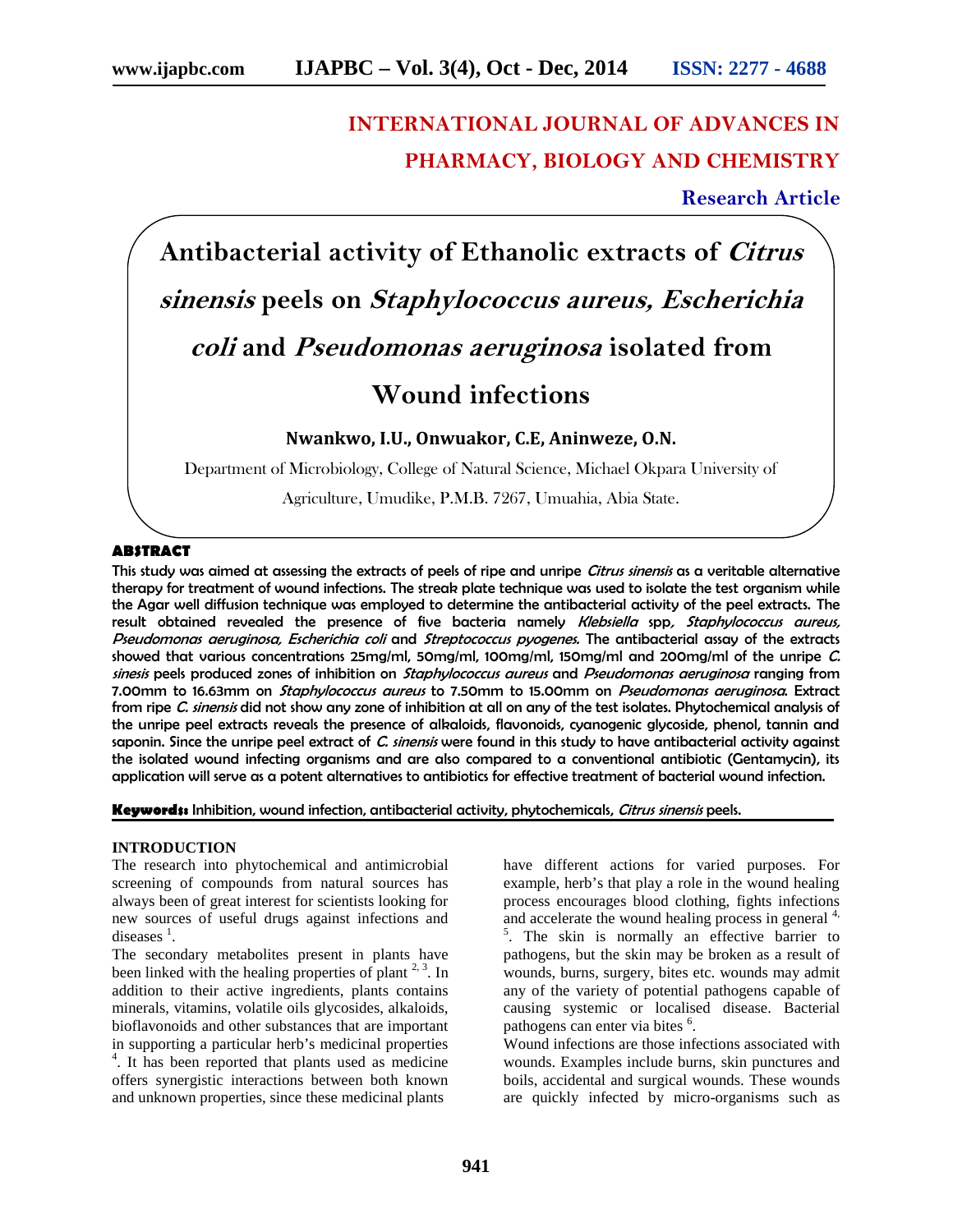coliform bacilli, *Streptococcus faecales, Staphylococcus aureus, Escherichia coli, Pseudomonas aeruginosa* and *Klebsiella* spp. The presence of these microorganisms in wounds significantly slows down the wound healing process  $5^{\circ}$ 

.In recent times, due to the growing resistance of wound pathogens to existing antibiotics, attention is now being turned to alternative sources of therapy. The nationwide use of plants as a sole source of traditional medicine provides promising opportunities for the search of ethno-botanical specimens based on traditional knowledge<sup>7</sup>.

*Citrus sinensis* is a conventional fruit which belongs to the plant family Rutaceace and is commercially known as sweet orange. It originated from Southern- East Asia, is a tropic crop and are also an annual crop. *Citrus sinensis* is a spreading evergreen, sometimes spiny tree which could be 12m tall with oral elliptic leaves and rounded fruits that are up to 12 cm in diameter <sup>8</sup>.

Generally, the fruit contains 80 to 90% sugar and acids, citric acid are the abundant acid in the sap. Pepsin in the juice gives it a cloudy, colloidal appearance *Citrus sinensis* contains mineral salts, glycosides, small amount of proteins and vitamins  $\frac{9}{10}$ .

*C. sinensis* peel, although not so juicy or tasty as the flesh, is edible and has higher contents of vitamin C and more fibre. It also contains citral, an aldehyde that antagonises the action of vitamin A particularly in an environment where resources are scarce $11$ . . Many of the highly nutritious compounds of *C. sinensis* are embedded in the peels. Amongst the health benefits of its peels include anti-cholesterol, avert cancer, relieve heart burn, combats digestive problems, high vitamin C content which wards off the common cold, combats respiratory conditions, and averts indigestion amongst other medical applications  $^{12}$ . Away from the medicinal attributes of *C. sinensis* peels, other benefits are use as an air freshener, teeth whitening, and cleaning agent, comport, skin whitening, shields the skin from harmful ultraviolet rays, food cuisine, getting rid of bugs $^{12}$ . .

The medicinal potency of the *C. sinensis* is due to its high content in vitamin c, which is believed to stimulate the production of white blood cells, primary neutrophilies which function solely in combating foreign antigens such as bacteria and viruses. It also boosts the body's production of antibiotics and interferon that functions in protection from viral invaders and cancer cells <sup>13</sup>. The *C. cinensis* peels contain volatile essential oils which are said to be effective in inhibiting bacterial growth and disinfecting wounds  $14$ .

Several scientists have studied the ethnobotanical, phytochemical and antibacterial activities of several medicinal plants, but this work focuses on the phytochemical and antibacterial activity of *C. sinensis* peels on some selected wound pathogens.

# **MATERIALS AND METHODS**

# **Collection of plant materials:**

Fresh unripe and ripe *Citrus sinensis* were plucked for a particular tree at the National Root Crop Research Institute, Umudike. The unripe *C. sinensis* were plucked at 6.30 am in the morning when the ripening enzymes have not been activated by sunlight. This way, the unripe *C. sinensis* stays unripe for at least 24 hours.

### **Preparation of plant materials:**

The ripe and unripe *C. sinensis* were carefully and properly washed, peeled and dried separately on a sterilised stainless tray. The peels were dried for 8 days under mild sun. After drying, the peels were separately grounded into fine powder using an industrial milling machine disinfected with 95% ethanol before use. The powders were transferred separately into a sterile round bottom flask.

#### **Extraction procedure:**

Both flasks containing the grounded peels were separately submerged in 95% ethanol. The two flasks were labelled according to the contents, stoppered and allowed to stand for 24 hours in an undisturbed place.

After 24 hours, the extracts were carefully filtered with the Whatman No  $1^R$  filter paper into two different sterilised beakers and labelled according to content. The filtrates, both of the ripe and unripe were then subjected to evaporation at  $80^{\circ}$ C for the complete evaporation of the extraction solvent, ethanol. The resultant residue was dried in a hot air oven and stored in sterile universal bottles.

### **Preliminary phytochemical analysis of plant extracts:**

These were carried out according to the methods described for determination of alkaloids, tannins, saponins, flavonoids, cyanogenic glycosides and phenols $15$ . .

#### **Collection of wound samples and isolation of test organisms:**

Wound swap samples were collected on consent from the accident and emergency ward of Federal Medical Centre, Umuahia. A total of 11 wound swabs were collected and immediately taken to the laboratory for the isolation of test organisms.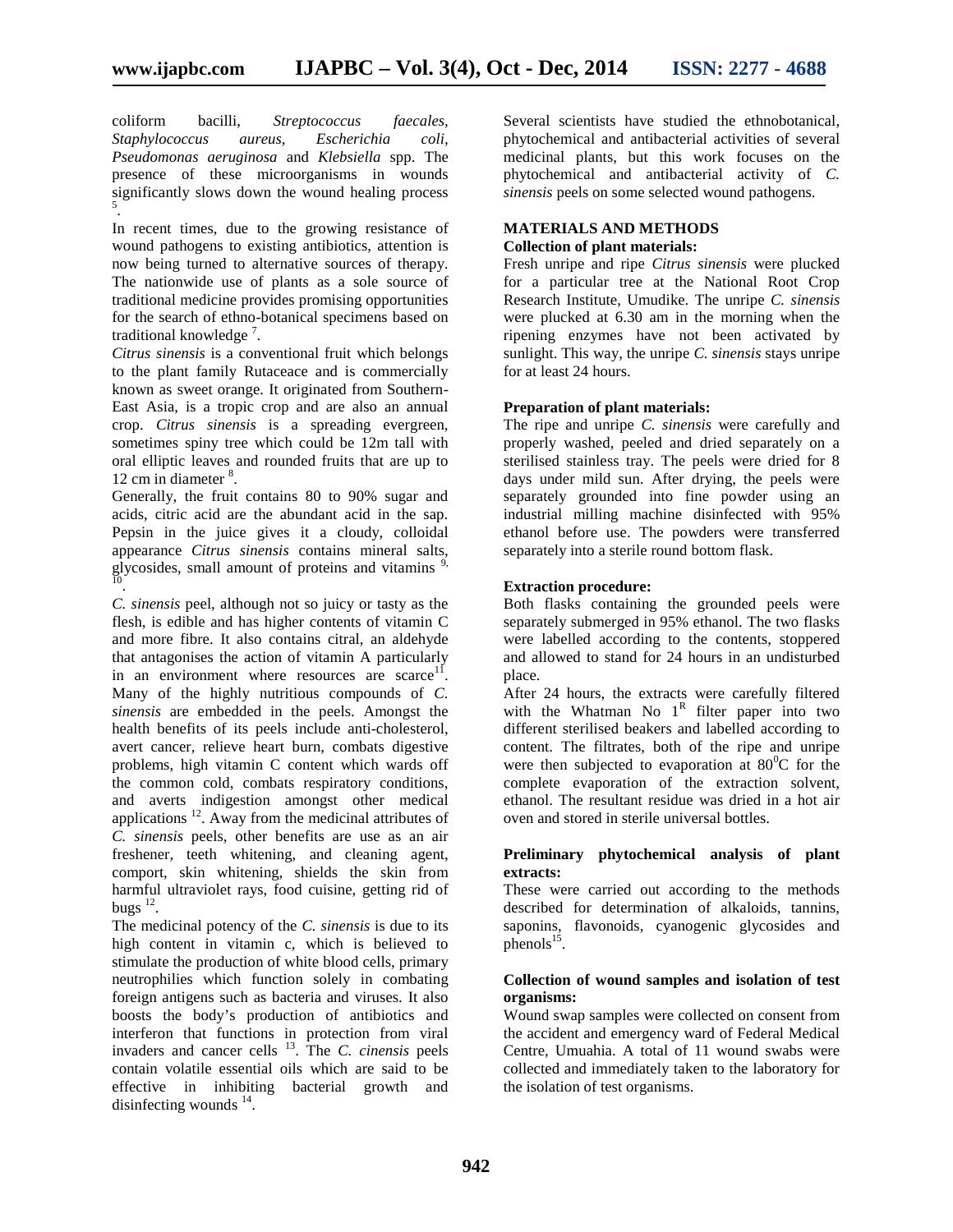The collected swabs were immediately cultures on the MacConkey agar and blood agar. The 11 swabs sticks were inoculated individually on both the MacConkey agar and blood agar using the streak plat technique and incubated at  $37^{\circ}$ C for 24 hours. After incubation the plates were read and isolates were identified using some standard biochemical methods and recorded.

# **EVALUATION OF ANTIBACTERIAL ACTIVITY**

#### **Preparation of stock solutions of extracts:**

Exactly 0.8g of the resultant residue was reconstituted in 4ml of 20% Dimethylsuphoxide to give a concentration of 200mg/ml. therefore two fold serial dilutions was made to get concentration of 100mg/ml, 50mg/ml, 25mg/ml. also a concentration of 150mg/ml was made by dissolving 0.30g of the resultant residue in 2ml of 20% Dimethylsuphoxide. The tubes containing the various concentrations was labelled and stored in a refrigerator at  $5^0C$  until they were needed for the various experiments. The tubes were stored away from a light source  $16$ .

#### **Sensitivity testing:**

The agar well diffusion technique was employed as described by Esimone  $CO<sup>17</sup>$  and Osadebe  $PO<sup>18</sup>$ . The Mueller-Hinton agar was used. Four holes each measuring about 6mm were exceptionally bored on the Mueller-Hinton agar plates using a sterile cork bones. About 0.04ml of different concentrations of the extracts was transferred into the holes using a sterile Pasteur pipette. The plant extracts were thereafter allowed to stand for one hour for a pre diffusion of the extracts  $17$  and were incubated at  $37^0$ C for 24 hours.

After incubation, the plates were collected and the zones of growth inhibition were measured.

#### **Minimum Inhibitory Concentration (MIC):**

1g of the extract was dissolved in 4ml of Mueller- Hinton broth, thus resulting in 250mg/ml. thereafter, two folds serial dilutions were made from the original stock according to the method of Egorov NS using the Mueller-Hinton broth to obtain the concentrations of 200mg/ml, 100mg/ml, 50mg/ml, 25mg/ml and  $12.5$ mg/ml<sup>19</sup>. A loopful of the organisms was inoculated into the various tubes containing the different dilutions  $20$ . The tubes were incubated at  $37^0C$  for 24 hours. The lowest concentration of each of the test extracts that inhibited the growth of the microorganism was the MIC.

#### **Minimum Bacteriocidal Concentration (MBC):**

The tubes which showed no visible growth from the MIC test were sub-cultured onto sterile Mueller-

Hinton Agar, and incubated at  $37^{\circ}$ C for 24 hours. The lowest concentration of the extract that yields no growth was recorded as the MBC.

#### **RESULTS**

The characterisation and identification test on the isolates reveals them to belong to the genera *Klebsiella* spp, *Staphylococcus* aureus, *Escherichia coli, Streptococcus pyogenes* and *Pseudomonas aeruginosa* were used for the antibacterial activity testing as shown in Table 1.

Table 2 shows the effects of the Ethanolic Extract of the ripe *C. sinensis* peel on the isolates. No concentration of the ripe peel extract could inhibit the growth of any of the 3 test organisms.

Table 3 shows the antibacterial activity of the Ethanolic Extracts of the unripe *C. sinensis* peel on the test organism. The highest concentration of the extract (200mg/ml) exhibited an inhibitory effect against *Pseudomonas aeruginosa* with 12.75mm zone diameter while the lowest concentration (25mg/ml) showed weak inhibition potential against *Staphylococcus aureus* with 7.00mm diameters. *E.coli* was not inhibited by any of the concentrations. Table 4 shows the zone diameter of inhibition of the crude ethanolic extract of the ripe and unripe *C. sinensis* peel, Gentamycin, and distilled water against the test organisms. No inhibitory effect was observed with the crude ripe peel extracts and distilled water. *E.coli* was not inhibited by any of the extracts. Undiluted unripe peel extract and Gentamycin produces the same zone diameter of inhibition (15.00mm) against *Pseudomonas aeruginosa*. The crude unripe peel extract showed great inhibitory qualities on *Staphylococcus aureus* showing a diameter zone of inhibition of 16.63 mm.

Tables 5 show the Minimum Inhibitory Concentration (MIC) and the Minimum Bacteriocidal Concentration (MBC) of the unripe *C. sinensis* peel extracts on the test isolates. The MIC of the unripe peel extracts required to inhibit the growth of *Staphylococcus aureus* was 25mg/ml and a MBC of 50mg/ml while the MIC required to inhibit the growth of *Pseudomonas aeruginosa* was 100mg/ml and MBC of 150mg/ml.

The result of the preliminary phytochemical screening of the unripe peel extract is shown in table 6. Saponins, tannins, flavonoids, alkaloids, phenol and cyanogenic glycosides were present.

#### **DISCUSSION**

This study was to determine the antibacterial activity of ripe and unripe *citrus sinensis* peels against bacterial isolates from wound infection. Five bacterial genera were isolated amongst which 3 where Gram negative (*Klebsiella* spp, *E. coli* and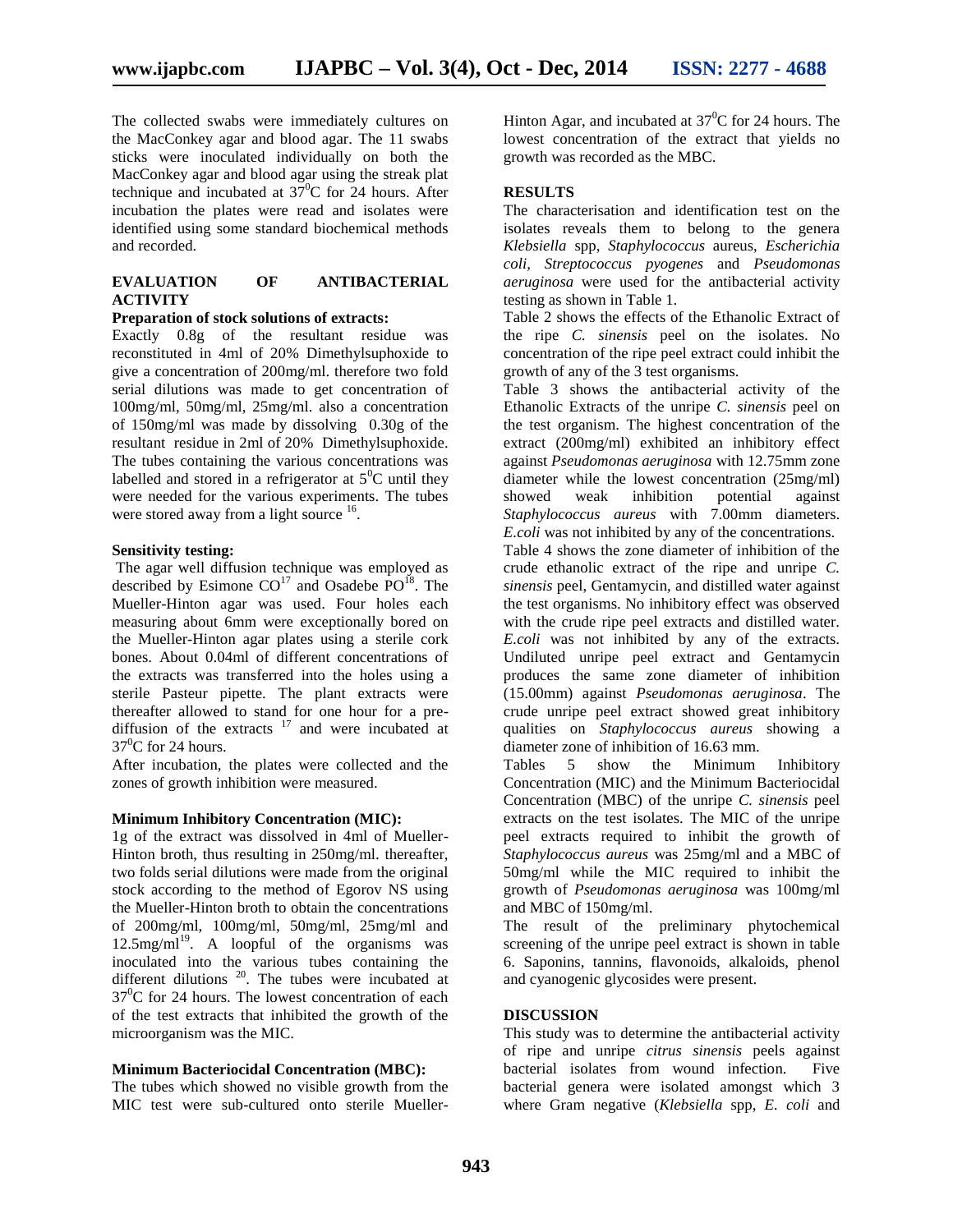*Pseudomonas aeruginosa*). It is most possible that the type of environment and the state of the wound at any particular time influences the type and prevalence of organisms isolated from a given wound sample. The result obtained from this study showed that the extracts inhibited the growth of the bacterial isolates except *E. coli*. This result was in agreement with the work of Lawal DI, Gulay KF, Vivek VK and Jacob A  $20, 21, 22, 23$ . That the extracts inhibited the growth of the isolates is an indication that they contain substance(s) that are active against bacterial species 24, 25, 18. That the extract did not inhibit the growth of *E. coli* maybe due to the fact that the bacterium posses mechanisms for dexotoxifying or removing the active principles. The observed antibacterial activities of the extracts may be due to tannins, alkaloids, flavonoids, saponins, phenols and cyanogenic glycosides identified in the extracts <sup>26</sup>.

However, the unripe *C. sinensis* peels extract showed strong inhibition on the isolates. Its highest inhibition was on *Pseudomonas aeruginosa* (12.75mm), followed by *S. aureus* (11.00mm), but no effect on *E. coli*. The ripe peel of *C. sinensis* had no effect whatsoever on any of the wound pathogens while the positive control antibiotics, Gentamycin inhibited all the isolates moderately with the most successful being *S. aureus* and the least successful being *E. coli*. This result however has proved that Gram negative organisms are generally more resistant to antimicrobial agents, probably due to their complex cell wall structure as well as possession of antibiotic resistance plasmids and production of enzymes called Extended Spectrum Beta Lactamases (ESBL) by organisms such as *E. coli*<sup>27</sup>.

The ripe extract of *C. sinensis* peels did not show any antimicrobial activity throughout the study. This therefore may be due to the higher concentration of aliphatic aldehydes and oxygen containing monoterpenes and sesqui-terpenes which little antimicrobial potentials than the peels of the unripe *C. sinensis*.

The pH of the unripe *C. sinensis* was 4.8 while the pH of the ripe *C. sinensis* was 6.8. The acidic nature

of the unripe peel extract could be responsible for the antibacterial activity evident by the work of Almajano NP et al  $28$  where they observed that of caffeic acid with pH 4.0 was enough to inhibit the growth of some of the studied microorganisms' whole pH requirements range from 5.0 to 7.0.

As observed from the preliminary phytochemical screening result, the unripe peel extracts contains alkaloids, tanins, saponins, phenol, cyanogenic glycosides and flavonoids. Tannins have been reported to reversibly form complexes with prolinerich proteins resulting in the inhibition of cell protein synthesis as well as production of typical tanning effect which is important in treating inflamed or ulcerated tissues, burns, wounds, pneumonia and dysentery <sup>29</sup> . Saponins and flavonoids in plant materials exert antibacterial properties, together with alkaloids and tannins in synergistic manner, are responsible for growth inhibition of the pathogens  $15$ . Flavonoids in *C. sinensis* have anti-inflammatory and bacterial actions.

#### **CONCLUSION**

This work has revealed the need to recommend that orthodox medicine and herbal medicine should come together to harness the full potentials of medicinal plants for medical and pharmaceutical development. In this work, the importance of utilising the *C. sinensis* peels as a pharmaceutical option is seen in the sensitivity pattern on *Pseudomonas aeruginosa* against the unripe peel extract. The undiluted unripe extract showed a zone of inhibition of 15.00mm against *Pseudomonas aeruginosa* as opposed to Gentamycin which was the positive control and also had a diameter zone of inhibition of 15.00mm. This however proves that the unripe peels of the *C. sinensis* having met the antibacterial requirements of Gentamycin could be substituted for therapeutic treatments of wound infections. This approach however would go a long way in combating the rising tide of antibacterial resistance.

| Bacteria isolated from wound specimen |                        |
|---------------------------------------|------------------------|
| <b>Gram positive</b>                  | <b>Gram negative</b>   |
| Klebsiella spp                        | *Staphylococcus aureus |
| *Escherichia coli                     | Streptococcus pyogenes |
| *Pseudomonas aeruginosa               |                        |

**Table 1**

**Key:** \* Indicates those bacteria used for the antibacterial activity testing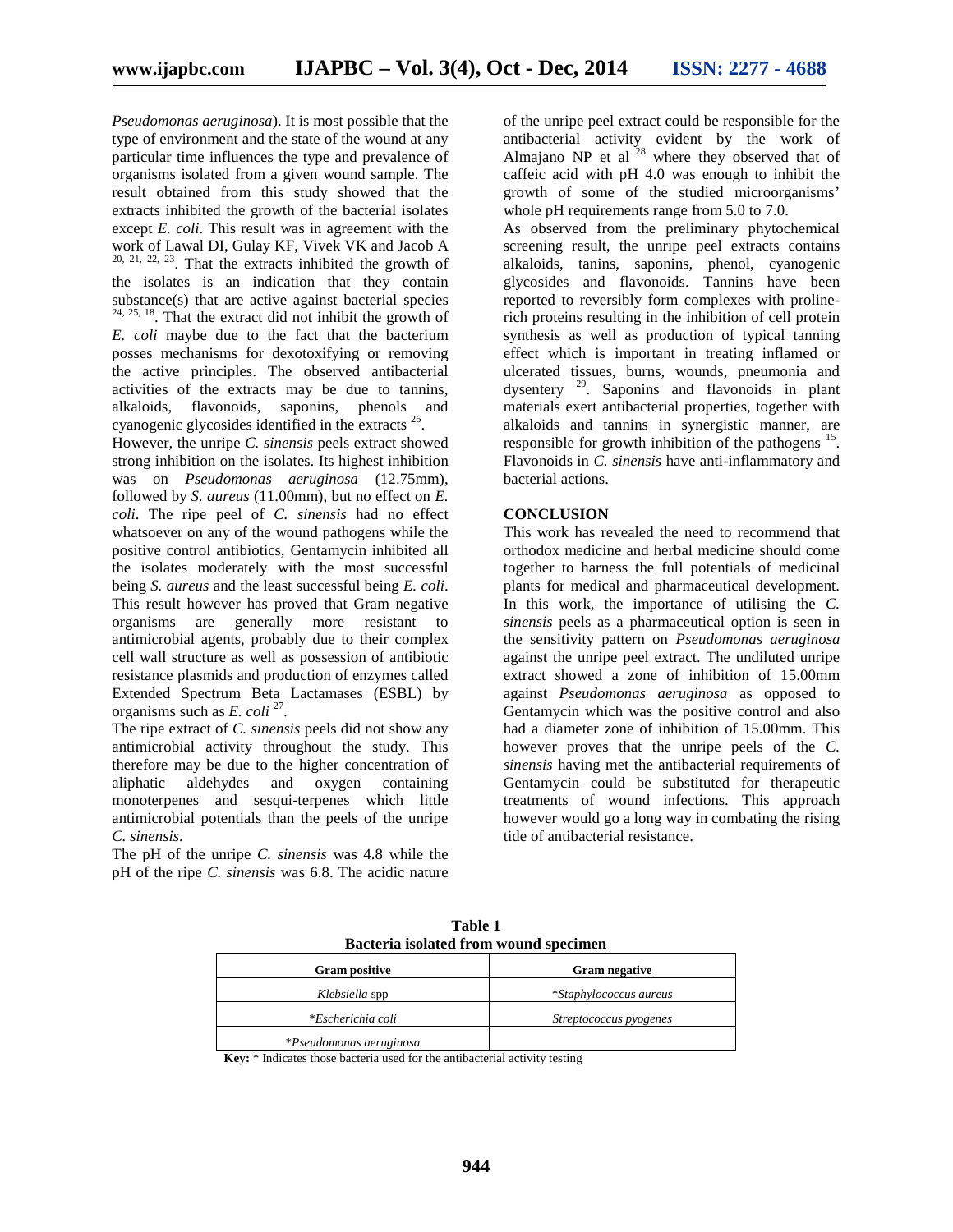|                                       | The chect of the continuity extract of the ripe curius suicissis peers with pri 0.0 |                  |                        |
|---------------------------------------|-------------------------------------------------------------------------------------|------------------|------------------------|
|                                       | Mean diameter zone of inhibition (in mm)                                            |                  |                        |
| Concentration of<br>$extract$ (mg/ml) | Staphylococcus aureus                                                               | Escherichia coli | Pseudomonas aeruginosa |
| 25                                    | 0.00                                                                                | 0.00             | 0.00                   |
| 50                                    | 0.00                                                                                | 0.00             | 0.00                   |
| 100                                   | 0.00                                                                                | 0.00             | 0.00                   |
| 150                                   | 0.00                                                                                | 0.00             | 0.00                   |
| 200                                   | 0.00                                                                                | 0.00             | 0.00                   |

**Table 2 The effect of the ethanolic extract of the ripe** *Citrus sinensis* **peels with pH 6.8**

**Table 3**

# **The antibacterial activity of the ethanolic extract of the unripe** *Citrus sinensis* **peels with pH 4.8**

| Mean diameter zone of inhibition (in mm)  |                       |                  |                        |
|-------------------------------------------|-----------------------|------------------|------------------------|
| <b>Concentration of</b><br>extract(mg/ml) | Staphylococcus aureus | Escherichia coli | Pseudomonas aeruginosa |
| 25                                        | 7.00                  | 0.00             | 0.00                   |
| 50                                        | 8.50                  | 0.00             | 0.00                   |
| 100                                       | 9.75                  | 0.00             | 7.50                   |
| 150                                       | 9.88                  | 0.00             | 9.00                   |
| 200                                       | 11.00                 | 0.00             | 12.75                  |

#### **Table 4 Zone diameter of inhibition (in mm) of the crude ethanolic extract of the ripe and unripe** *Citrus sinensis***, Gentamycin and distilled water**

| Men diameter zone of inhibition (in mm) |                                       |                                         |            |                        |
|-----------------------------------------|---------------------------------------|-----------------------------------------|------------|------------------------|
| <b>Test organisms</b>                   | <b>Undiluted ripe</b><br>peel extract | <b>Undiluted unripe</b><br>peel extract | Gentamycin | <b>Distilled water</b> |
| Staphylococcus aureus                   | 0.00                                  | 16.63                                   | 20.00      | 0.00                   |
| Escherichia coli                        | 0.00                                  | 0.00                                    | 10.20      | 0.00                   |
| Pseudomonas aeruginosa                  | 0.00                                  | 15.00                                   | 15.00      | 0.00                   |

| Table 5                                                                  |  |
|--------------------------------------------------------------------------|--|
| Minimum inhibitory concentration and Minimum Bacteriocidal Concentration |  |
| of the unripe <i>Citrus sinensis</i> extract (mg/ml)                     |  |

|                        | mg/ml      |            |
|------------------------|------------|------------|
| <b>Test organism</b>   | <b>MIC</b> | <b>MBC</b> |
| Staphylococcus aureus  | 25         | 50         |
| Escherichia coli       | Nil        | Nil        |
| Pseudomonas aeruginosa | 100        | 150        |

**Key:** Nil means no MIC or MBC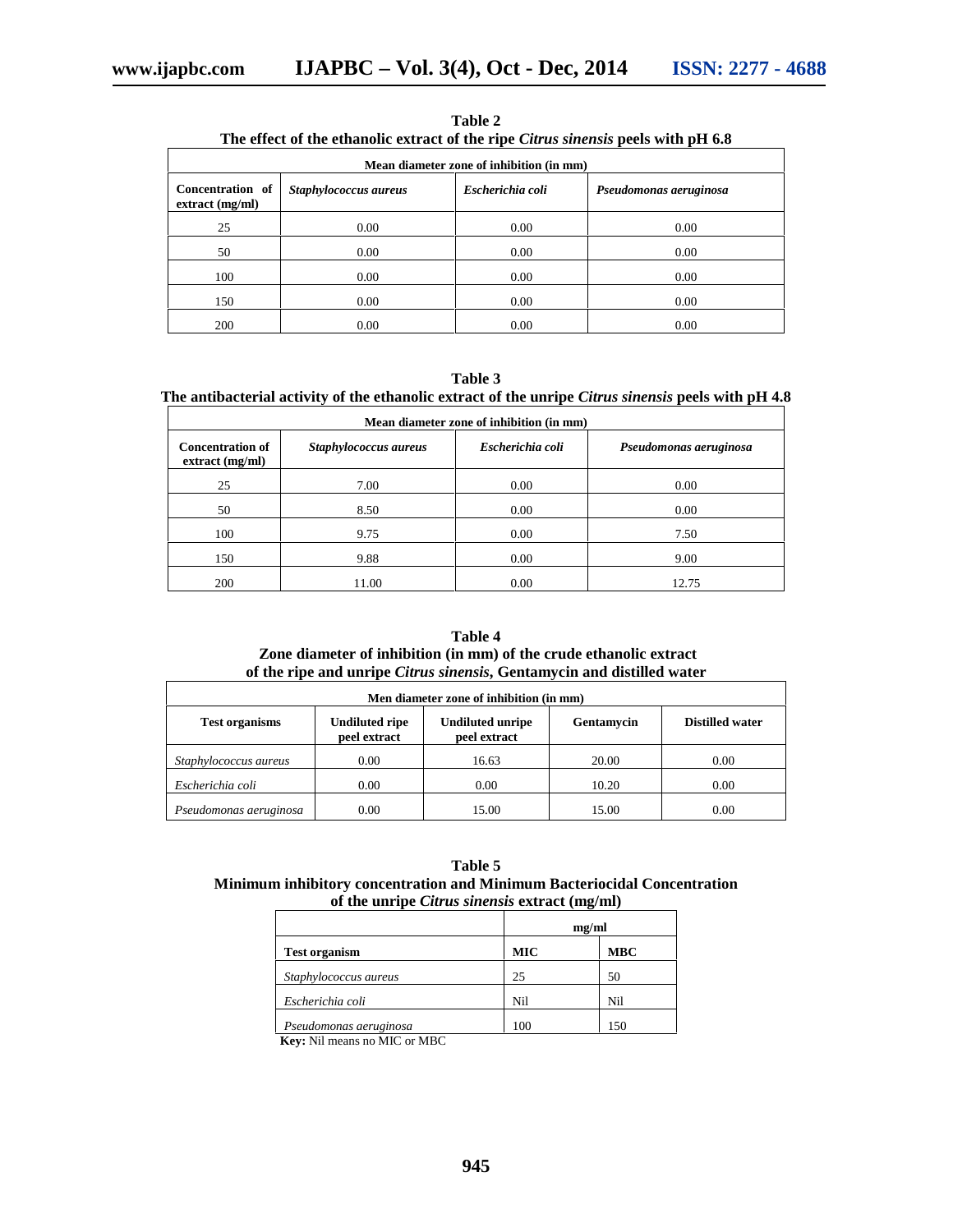| ytocnemical components of the unripe C <i>urus sinensis</i> peel ext |                       |               |
|----------------------------------------------------------------------|-----------------------|---------------|
| S.No                                                                 | Phytochemical         | <b>Result</b> |
|                                                                      | Alkaloid              | $^{+}$        |
| 2                                                                    | Saponins              | $^{+}$        |
| 3                                                                    | Tannins               |               |
| 4                                                                    | Flavonoids            |               |
| 5                                                                    | Cyanogenic glycosides | $^{+}$        |
| 6                                                                    | Phenol                | $^{+}$        |

**Table 6 Phytochemical components of the unripe** *Citrus sinensis* **peel extract**

**Key:** + means positive

#### **REFERENCES**

- 1. Silva RP, Natural Products Research Perspective from a Major Pharmaceutical Company. Journal of Ethnopharmacology, 1998; 51 (2): 29-38.
- 2. Parekh J, Karathis N, Chanda S, Evaluation of Antibacterial Activity and Phytochemical analysis of *Bauhinia variegata* L. Bark. African Journal of Biomedical Research, 2006; 9: 53-56.
- 3. Stafford GI, Jagar AK, Vanstaden J, Effect of Storage on the Chemical Composition and Biological Activity of Several Popular South African Medicinal Plants. Journal of Ethnopharmacology, 2004; 97: 107-115.
- 4. Obi RK, Nwanebu EC, Ndubuisis-Nnaji UU, Onuoha LN, Chiegboka N, Ethanolic Extraction and Phytochemical Screening of Two Nigerian Herbs on Pathogens Isolated from Wound Infections. International Journal of Comprehensive Pharmacy, 2011; 10 (2): 1-5.
- 5. O`meara SN, Callum NA, Majid M, Sheldon TA, Systematic Review of Antimicrobial Agents Used for Chronic Wounds. British Journal of Surgery, 2001; 88 (1): 4-21.
- 6. Singleton OA, Some Ethnovertinary and Traditional Management Practices in Livestock Production. A Report on a Workshop on the Indigenous Knowledge in Agriculture and Development South Caroline USA, 1995; 51- 59.
- 7. Ojiako OA, Phytochemical Screening of Nigerian Medicinal Plants in Nature. Australia Journal of Basic and Applied Sciences, 1991; 1 (1):260-264.
- 8. Susser GO, The Great Citrus Book. A Guide with Recipes. Ten Speed Printing Press. 1997; ISBN 978-0-8981-855-7.
- 9. Adodo A, Nature Power*:* Revised Edition. Don Bosco Training Centre, Akure, 2002; 1-98.
- 10. Cobley CH, Morphology of an Orange Tree. British Journal of Agriculture, 1976; 5(2): 14- 19.
- 11. Sauls JW, Professor and Extension Horticulturist, Texas Cooperative Extension, 1998; *www.aggie-horticulture.tamu.edu.*
- 12. Malterud MI, Phytonutrients of Citrus Fruit Peel Meal and the Nutritional Implication of Livestock Production. Journal of Agricultural and Food Chemistry, 2002; 48(4): 2276-5580.
- 13. Udoh FN, Physiochemical Properties of Vitamins Extracted from four Tropical Seeds. *Global Journal of Pure and Applied Sciences*, 1998; 3(1): 259-262.
- 14. R`ios JL, Recio MC, Medicinal Plants and Antimicrobial Activity. Journal of Ethnopharmacology, 2005; 100(3): 80-84.
- 15. Trease GE, Evans WC, A Textbook of Pharmacology  $13<sup>th</sup>$  Edition Bailliere Tinall Ltd. London, 1989.
- 16. Pavia DL, Lampman GM, Kriz GS, Introduction of Organic Laboratory Techniques: A Contemporary Approach 2<sup>nd</sup> Edition Saunders Golden Sunburst Series. W.B Saunders Publishing Company, Philadelphia, London, Toronto, 1996; 699-614.
- 17. Esimone CO, Adikwu MU, Okonta JM, Preliminary Antimicrobial Screening of the Ethanolic Extract from the Lichen *Usnea Subfloridans.* Journal of Pharmaceutical Research and Development, 1998; 3(3): 99-101.
- 18. Osadebe PO, Ukwueze SE, A Comparative Study of the Phytochemical and Antimicrobial Properties of the Eastern Nigerian Species of the African Mistletoe (*Loranthus micranthus*) Sourced from Different Host Trees. Journal of Biological Research and Biotechnology, 2004; 2(1): 18-23.
- 19. Egorov NS, Antibiotics: A Scientific Approach. Mir Publishers, Moscow, 1985; 341-347.
- 20. Lawal DI, Bala JA, Aliyu SY, Huguma MA, Phytochemical Screening and *In Vitro* Anti- Bacterial Studies of the Ethanolic Extract of *Citrus Sinensis* (Linn.) Peel against some Clinical Bacterial Isolates. International Journal